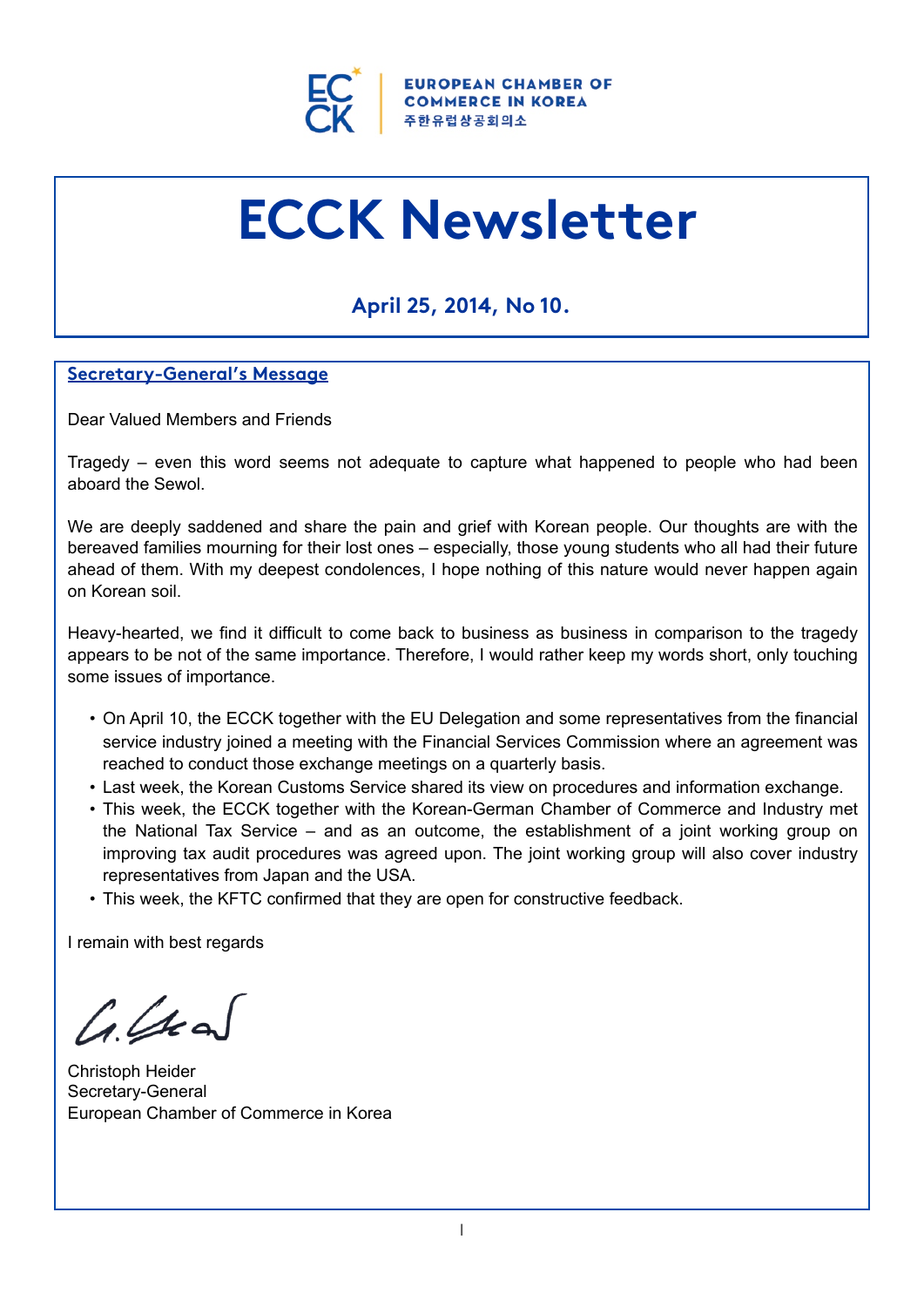

## **New Members in April**

**Asia Ireland Chamber of Commerce in Korea** Desmond Scully, Convenor [www.aicck.org](http://www.aicck.org/)

**Audatex Korea Co., Ltd** Soo Cheon Chung, Managing Director [www.audatex.com](http://www.audatex.com/)

**AXA General Insurance** Xavier Veyry, CEO [www.axa.co.kr](http://www.axa.co.kr/)

**Bridgestone Tire Sales Korea Co., Ltd** Shimabukuro Tetsuya, President [www.bridgestone-korea.co.kr](http://www.bridgestone-korea.co.kr/)

**DHR International Korea** Philippe Tirault, Managing Director [www.dhrinternational.com](http://www.dhrinternational.com/)

**IKEA Korea**  Andre Schmidtgall, Country Retail Manager [www.ikea.kr](http://www.ikea.kr)

**Korea Trade-Investment Promotion Agency (KOTRA)**  Ki Won Han, Commissioner [www.kotra.or.kr](http://www.kotra.or.kr/)

**Seoul Global Center**  Steven B. McKinney, Head [global.seoul.go.kr](http://global.seoul.go.kr)

**Sungjoo D&D Inc.** Sungjoo Kim, CEO [www.sungjoogroup.com](http://www.sungjoogroup.com/)

**Mārcis Dzelme (Individual member)** Latvian Chamber of Commerce and Industry

## **General Activities**

#### *ECCK March Network Night*

On March 28, the ECCK held its March Network Night, exclusively open to members at Seoul Square where the ECCK had moved in. With

more than 70 members joined, Seoul Square offered a guided-tour of the building including the new Siemens office. The ECCK would like to express our thanks to Seoul Square, the National Theatre, Pernod Ricard Korea, and Heineken Korea for sponsorships and beverages.



#### *ECCK Busan Tax Seminar*

The ECCK Busan Chapter organized a tax seminar on April 16 at Busan Global Center. Two experts from Samil PwC – Sang-ho Lee and Robert Browell – delivered a presentation on revised tax articles in 2014 such as eased rules for reorganization and changes in VAT and customs. Participants benefited from this informative session while learning about tax law changes and sharing issues from their own companies.

#### *Media Appearances*

ECCK President Halter contributed an op-ed article on April 8 to *Korea JoongAng Daily*. Thilo Halter commented on the regulatory environment of Korea and President Park Geunhye's recent deregulation drive.

The full text is available here [\("That's not](http://koreajoongangdaily.joins.com/news/article/article.aspx?aid=2987578)  [possible in Korea"\)](http://koreajoongangdaily.joins.com/news/article/article.aspx?aid=2987578).

On behalf of the ECCK, Thilo Halter sent a condolence message to the families of the victims of the ferry sinking, along with many other foreign envoys and business executives in Korea. The message appeared in *The Korea Times* on April 18 [\("Hoping for the best"\)](http://www.koreatimes.co.kr/www/news/nation/2014/04/116_155677.html).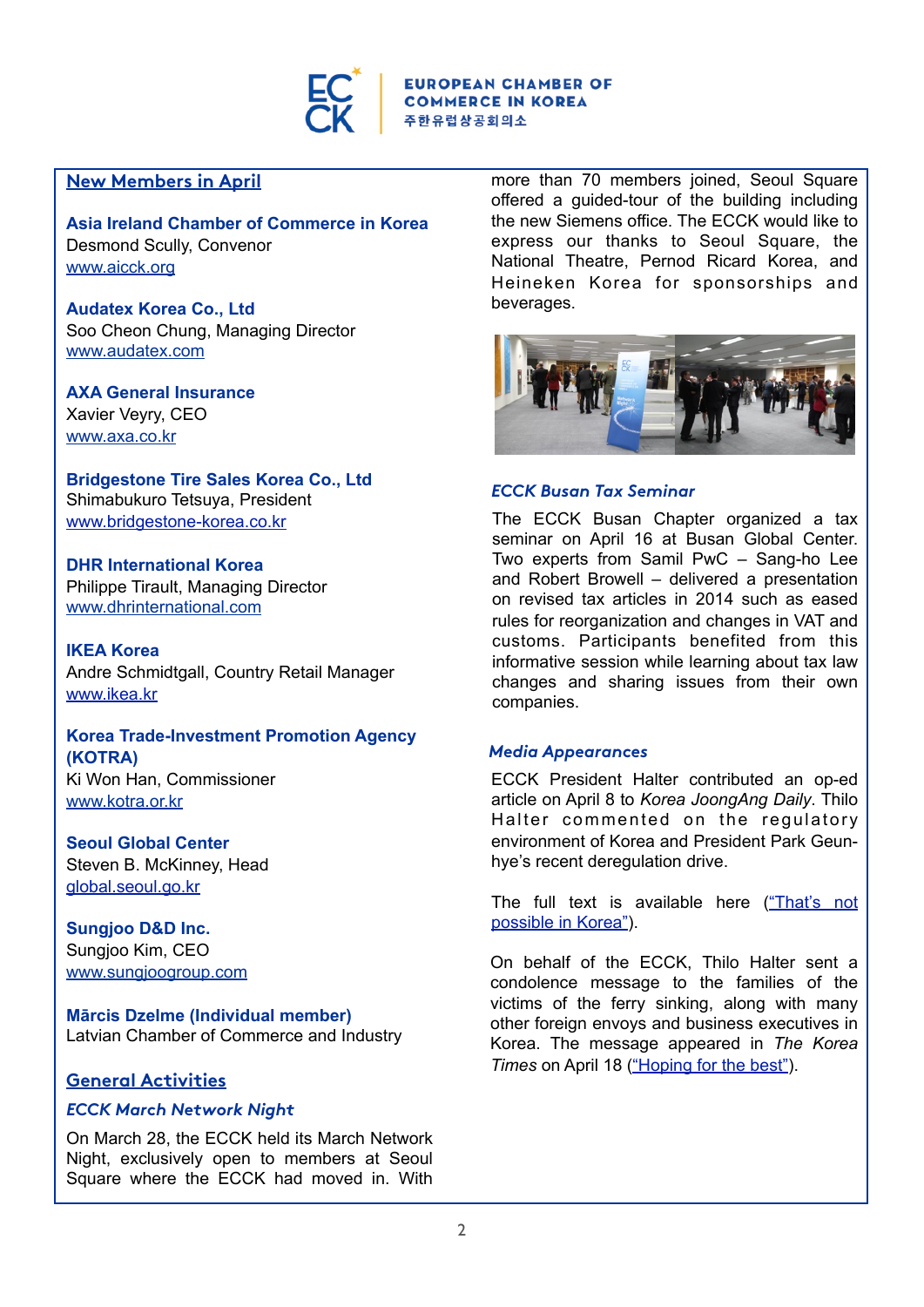

**EUROPEAN CHAMBER OF COMMERCE IN KOREA** 주한유럽상공회의소

#### **Committee News**

#### *Cosmetics Committee*

Ansook Park, director of the ECCK Cosmetics Committee visited the EU Commission and cosmetics associations in Europe with a delegation from the Ministry of Food & Drug Safety (MFDS) between March 10 and 14. The delegation was led by Young-ok Kim, director of Cosmetics Policy Division at MFDS. They had meetings with DG SANCO at the EU Commission, Cosmetics Europe-the Personal Care Association, and French Cosmetic Association (FEBEA) to have cosmetics issues updated between Korea and Europe as well as discuss future cooperation. The delegation also visited the manufacturing site of Parfums Christian Dior and the R&D Centre of Chanel Parfums Beautée. During the site visits, the delegation had discussion sessions on risk assessment of European cosmetics ingredients, product information files, the cosmetic products notification portal, and alternative methods for animal testing and cosmetic labelling.

Ansook Park was also appointed by the MFDS minister as a member of MFDS experts' consultative group on regulatory & technology on March 28. In the first experts' meeting, MFDS's deregulation movements were intensively discussed.

In addition, the ECCK Cosmetics Committee held its regular meeting on April 17 at Seoul Square to have regular updates on cosmetics issues.

## *ECCK ICT Working Group Meeting*

The ECCK hosted the first Information & Communications Technology (ICT) Working Group Meeting on April 23 at Seoul Square with telecommunications, online security, and business solutions sectors evenly represented. The ECCK organized the meeting with the purpose of addressing the ICT sector being one of the primary engines for growth in the years to come, as well as that which the Korean government considers as most essential to its future competitiveness. Intensive discussions took place on the uniqueness of the ICT industry, in addition to the subjects of governmental relations, market access,

business culture, and cooperation with the Korean government. Based upon the productive sharing of information and views, the group decided to meet again in the near future to address formalizing the ideas exchanged. For more information on the ICT Working Group, please contact Chun Sang Moon at 02-6261-2711 or [chunsang.moon@ecck.eu.](mailto:chunsang.moon@ecck.eu)

## *ECCK Legal & Compliance*

#### **Survey on protection and enforcement of Intellectual Property Rights**

The EU Observatory on Infringements of Intellectual Property Rights, on behalf of the EU Commission (DG Trade), is launching a survey of EU entities with an interest in the protection and enforcement of Intellectual Property Rights (IPR) in other countries. The purpose of the survey is to gather information from those involved and interested in order to build up a picture of the reality of IPR protection and enforcement. You are encouraged to take part in this online survey. The survey will be open until June 10 [\(go to survey\)](https://www.tmdn.org/uss/index.php?sid=64891&lang=en).

## **Upcoming Events**

#### *ECCK Healthcare Committee Meeting*

- Date & Time: 09:00, April 30
- Venue: Seoul Square Building (3F)

#### *Global Alternative Investment Insights 2014*

- Date & Time: 09:00-18:00, May 13
- Venue: The Hotel Shilla Seoul
- For more information, please visit [www.gaii.or.kr](http://www.gaii.or.kr)

#### *ECCK Fashion & Retail Committee Meeting*

- Date & Time: 16:00, May 20
- Venue: TBD

#### *ECCK IPR Committee Meeting*

- Date & Time: 16:00, May 21
- Venue: TBD

## *ECCK HR Forum: "Conference for Flexibility of Labour Market"*

- Date & Time: 14:00-17:00, May 22
- Venue: International Conference Hall, Hankuk University of Foreign Studies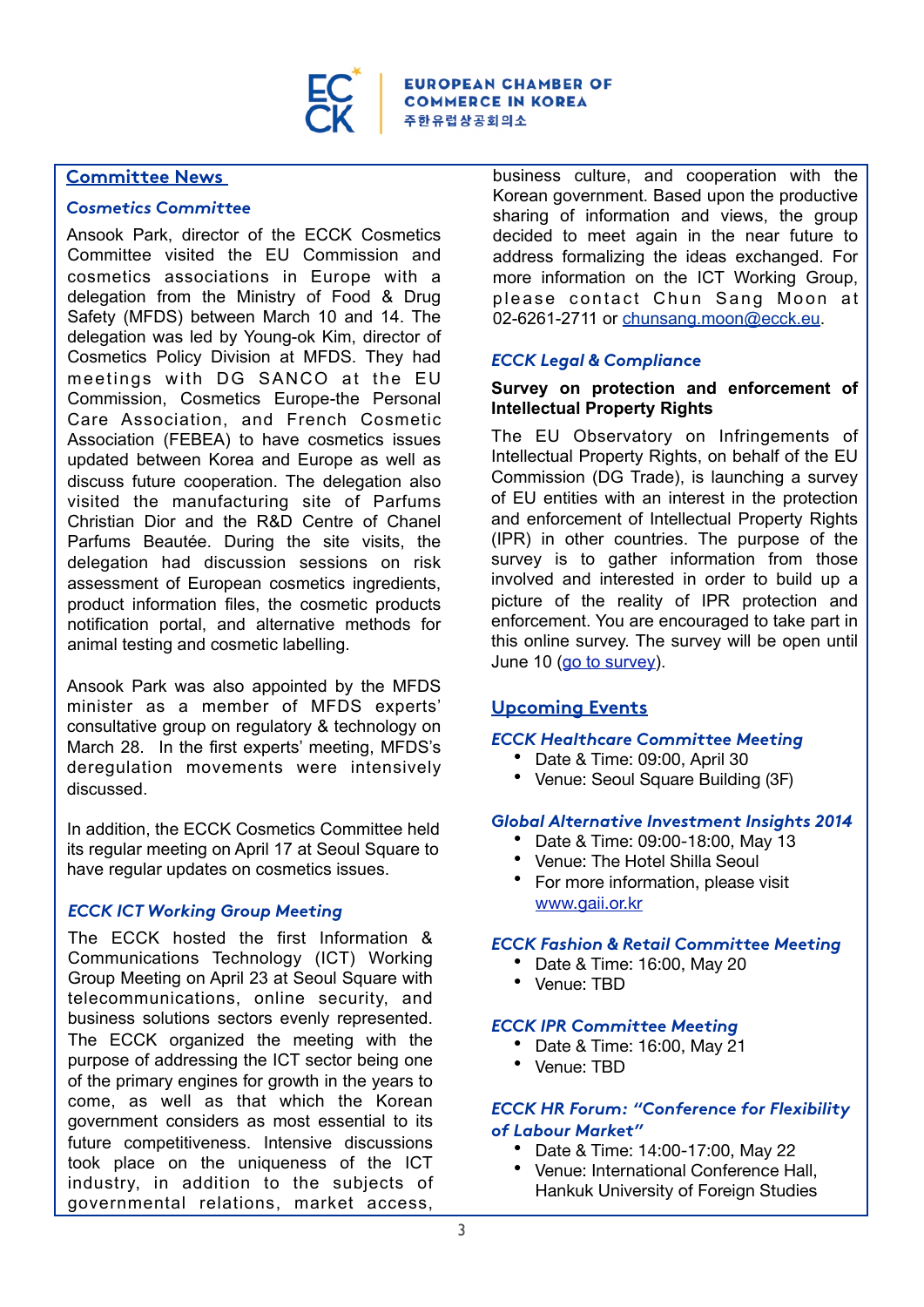

#### *Global Gathering Busan*

- Date & Time: 10:00-18:00, May 24
- Place: Busan Citizens' Park
- ECCK Busan Chapter and ECCK Legal & Compliance will open booths to promote European cultural products and conduct an IPR awareness campaign.

## *ECCK May Network Night*

- Date & Time: 18:30-21:00, May 27
- Venue: Bar Rouge, JW Marriott Hotel Seoul

## *The 3rd Annual Digital Ship Korea Conference*

- Date: May 27-28
- Place: BEXCO, Busan
- Topics:
	- Developments and Lessons in Satellite **Communications**
	- Technology for Business Optimization
	- Energy Efficiency in Vessel Operations
	- Practical Implementation of e-Navigation
	- Solutions for Enhancing Safety & Training
- The ECCK Marine & Shipbuilding Committee is an official sponsor for the event. For more information, please visit [www.thedigitalship.com.](http://www.thedigitalship.com/)

#### *GNSS Asia Meeting: "Latest Trends & Developments in eCall"*

- Date: 10:00-12:00, May 28
- Venue: Seoul Square Building (3F)
- Co-hosted by GNSS Asia & ECCK
- eCall is a European initiative intended to bring rapid assistance to motorists involved in a collision anywhere in the European Union.
- This event is INVITATION-ONLY

## *ECCK CFO Forum Meeting: "Efficient Management of Labour Costs"*

- Date & Time: 17:30-19:00, May 29
- Venue: TBD
- Admission fee: 60,000 won (dinner included)

## *ECCK Busan Garden Party*

- Date & Time: 19:00, May 29
- Venue: Lei Garden in Marine City, Haeundae
- Admission fee: 50,000 won (member)/ 70,000 (non-member)

## **Notice**

## *Personal Information Protection Act (PIPA)*

ECCK members are required to send their consent to store personal information in order to receive ECCK notices, publications, and other relevant information. We appreciate your cooperation in advance. Please fill out the PIPA agreement form and return it to Herena Oh at [herena.oh@ecck.eu.](mailto:herena.oh@ecck.eu)

## **Featured Ads**

## *Yonhap Daily News Briefing*



Yonhap News Agency, Korea's largest news agency, continues to offer trial service of Yonhap Daily News Briefing (YDB) until the end of April. From May 1, 2014, it will be transferred to a paid-service package bundled with Yonhap's *English Premium News* and *Mobile News Leader*.

YDB aims at a new type of business news with its main focus on regulatory and legislative developments in Korea. To see YDB samples, you may visit the [ECCK webpage](http://ecck.eu/nhc/bbs/board.php?bo_table=sub03_03) or the offi[cial](http://english.yonhapnews.co.kr/daily_briefing/index.html)  [YDB page](http://english.yonhapnews.co.kr/daily_briefing/index.html). There will be a substantial discount for those who purchase the subscription by the end of April. ECCK members will get a further discount for subscription.

For enquiries on subscription, please contact Yonhap's Public Relations Section at [kisa@yna.co.kr](mailto:kisa@yna.co.kr) or 02-398-3107, 3551, 3631.

## *Korea EUREKA DAY 2014*

Korea EUREKA DAY 2014 will be held from May 26 to 28 in Oslo, Norway. In association with the EUREKA Network – a Europe-based network for market-oriented industrial R&D and innovation, the event has proven to be the effective rallying point where European and Korean companies/organizations could gather